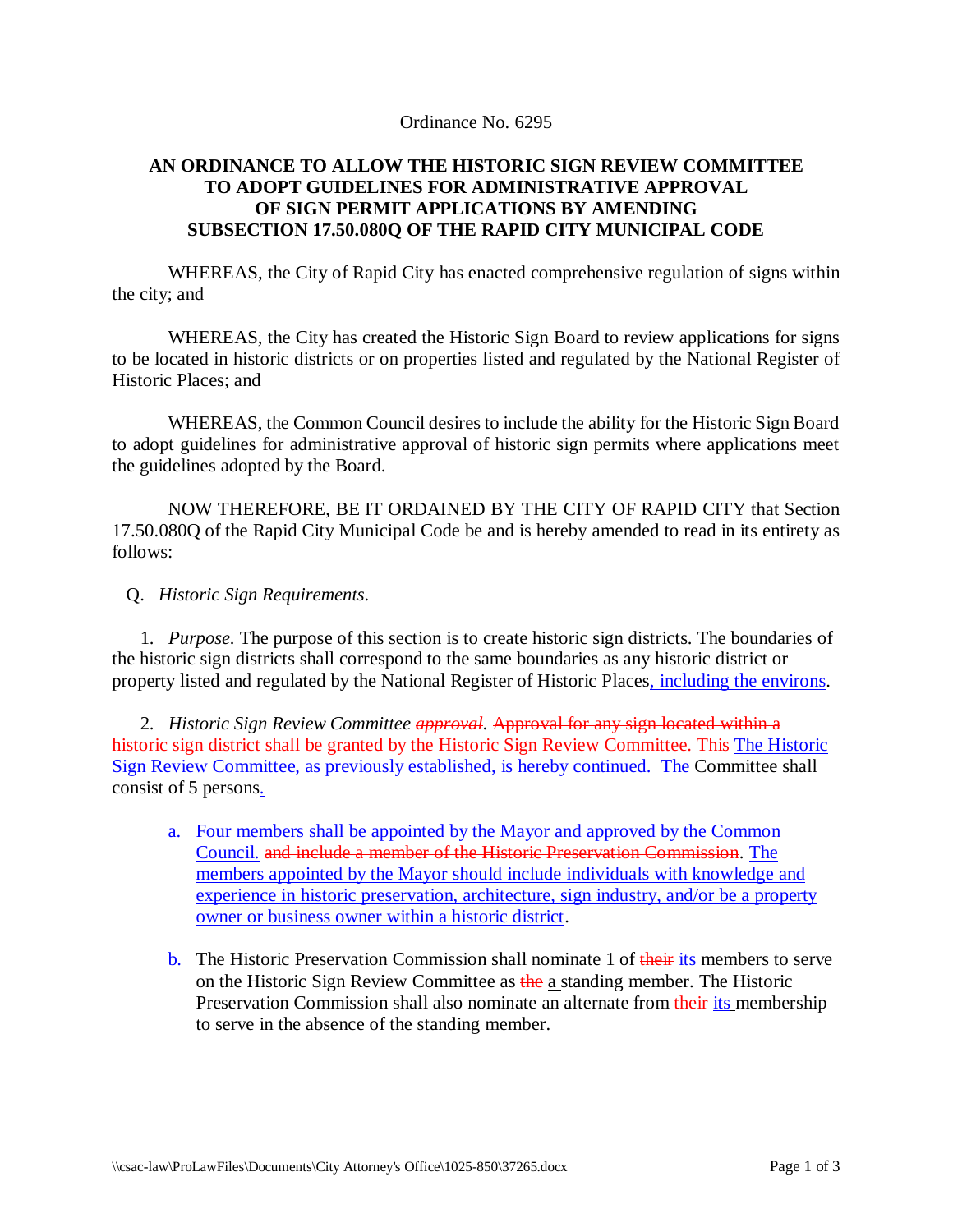The remaining 4 members shall be appointed by the Mayor and should include individuals with knowledge and experience in historic preservation, architecture, sign industry, and/or be a property owner or business owner within the historic district.

 3. *Length of term*. Members shall be appointed by the Mayor and approved by the Common Council for shall serve terms of 3 years. The member and alternate chosen by the Historic Preservation Commission shall serve for a term of 1 year. The Committee shall elect a Chairperson from its membership to serve for a term of 1 year.

 4. *Meetings.* Meetings of the Committee shall be held at the call of the Chairperson or the Building Official. All meetings of the Committee shall be open to the public. The Committee shall keep minutes of its proceedings, showing the vote of each member upon each question; or if absent or failing to vote, indicating such fact. A majority of the voting members of the Committee shall constitute a quorum.

 5. *Committee approval.* Approval for any sign located within a historic sign district shall be granted by the Historic Sign Review Committee. The Committee may delegate some approvals to the Community Development Director or his or her designee in conjunction with guidelines further described in Section 17.50.080.Q (6). Decisions of the Community Development Director or his or her designee may be appealed to the Committee. Appeal requests must be made in writing within 14 days of a decision.

4.6. *Criteria for approval.* In considering sign permits within historic districts, the Historic Sign Review Committee shall consider the following criteria: size and position, projection, color, message, texture, materials, illumination and lettering style for the historic era for which the building or structure was constructed. The Committee may adopt guidelines administrable by the Community Development Director or his or her designee. Any such guidelines shall further describe the criteria in this Section and identify conditions under which signs located within a historic sign district may be administratively approved. In order to adequately review these factors, the applicant for a sign permit must, in addition to the requirements of § 17.50.080I., submit the following: a photograph of the property and structure, a photograph or scaled drawing of the property or structure with the proposed sign sketched on it, color chips or color samples of the same colors that are to be used for the sign, and a scaled drawing of the proposed sign depicting the sign fonts and other attributes as they will actually appear on the sign.

5.7. *Rules.* The Historic Sign Review Committee may adopt bylaws and rules in accordance with the authority granted by this section. Meetings of the Committee shall be held at the call of the Chairperson and/or the Building Official. All meetings of the Committee shall be open to the public. The Committee shall keep minutes of its proceedings, showing the vote of each member upon each question; or if absent or failing to vote, indicating the fact, and shall keep records of its examinations and other official actions. A majority of the voting members of the Review Committee shall constitute a quorum.